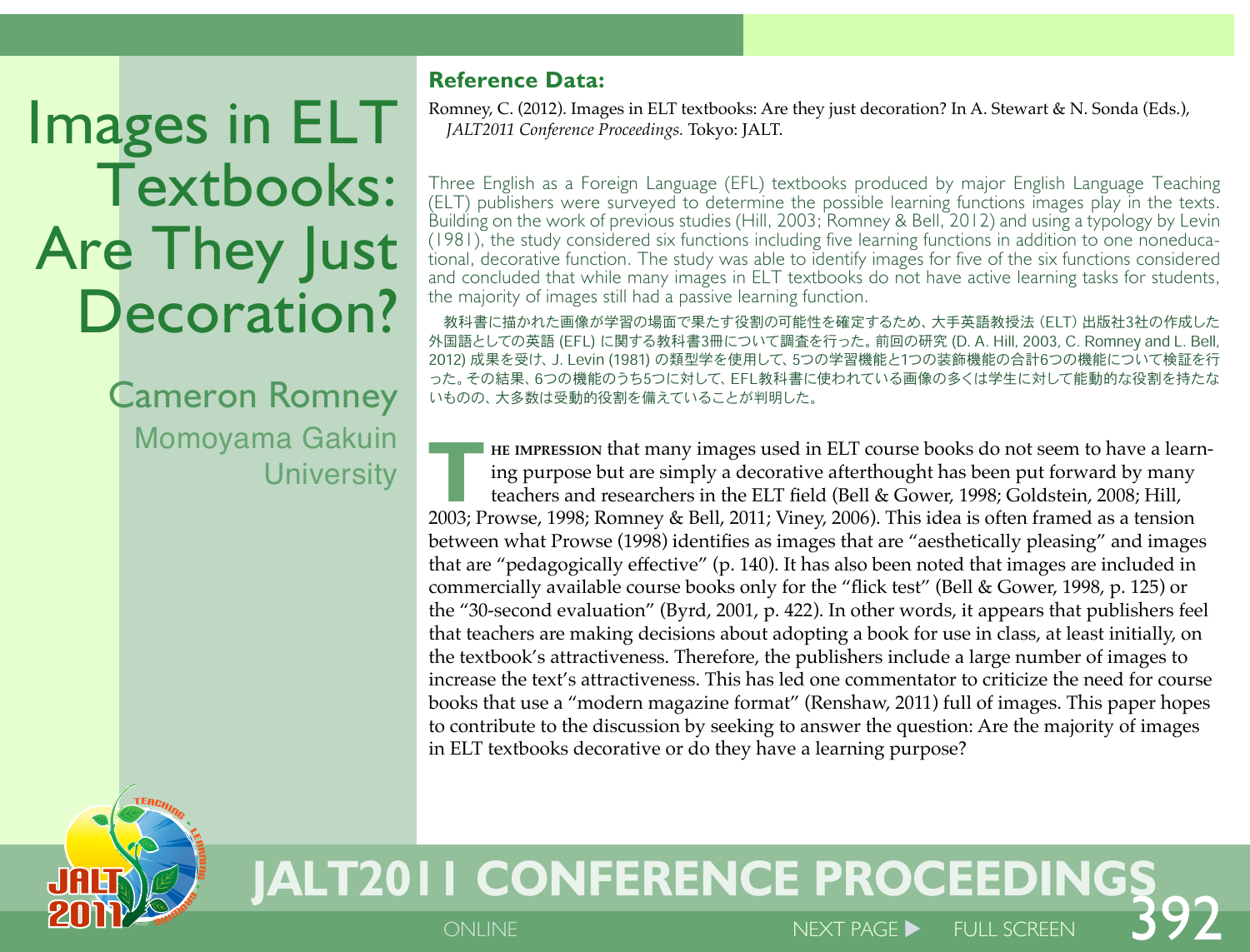# **Images in Textbooks**

The first study on the learning purpose of images in ELT materials was conducted by Hill (2003). Hill analyzed images in two ELT course books and categorized them as either "useful" or "decorative" (p. 176). He claimed that 55% of all images in the texts were "purely decorative because the students were not "asked to use them in any way" (p. 176). The remaining  $45\%$  of images were useful.

Romney and Bell (2012) did a similar study with Business English (BE) textbooks, again categorizing graphics as either "instructional" or "decorative." In this study they defined images as instructional if there were written instructions included in the text for either the students or the teacher to do something with the image, i.e., perform a task. Their research revealed that 73% of the images in the texts reviewed were decorative, with only 27% being instructional.

However, they noted that their simple binary definition of "instructional" versus "decorative" does not fully represent all the possible purposes for including an image in ELT materials and felt that some images categorized as decorative might in fact contribute to learning although not directly.

Before much of this discussion of images in ELT textbooks began, Levin (1981) devised a typology that identified functions of pictures in instructional texts for L1 learners. He established eight possible roles for visuals: five pedagogical functions and three non-pedagogical, i.e., decorative reasons, for including images. Levin's eight functions are: (1) decoration, (2) remuneration, (3) motivation, (4) reiteration, (5) representation, (6) organization, (7) interpretation, and (8) transformation. The first three functions are nonpedagogical and the last five are pedagogical.

Levin describes decorative images as increasing the "attractiveness" (p. 211) of the text, while remunerative images are intended to increase the sales of the book. Motivational images should increase a student's interest in the text. The next two

functions, reiterative and representational, are quite similar, but Levin does make a distinction between the two. Reiterative images repeat what is in the text. In ELT materials this would be something similar to a picture dictionary. Students see a picture and a word of the same thing. Representational images make an idea more concrete. For example, in ELT materials, a student might be asked to read a short article about an actual person. Included with the passage is a photograph of that person. Reiterative images show people, places, things, actions, etc. in a generic way. Representational images show people, places, things, events, etc. in a specific way.

According to Levin, organizational images organize the information presented to make it easier to understand. An example might be using a family tree to show the relationships between the family members so students can easily understand the difference between grandparents and parents. The interpretation function helps clarify difficult concepts or ideas. An example in ELT materials might be using a watch or clock to illustrate the concept of telling time. Finally, the transformational function is an image that creates a mnemonic device that, according to Levin, helps the students to memorize things that are "difficult to remember" (p. 216).

# **Methodology**

Building on the work of Hill (2003), Romney and Bell (2012) and Levin (1981), a survey was conducted of three ELT course books commonly used in Japan to determine if the images in these texts were decorative or if they had a pedagogical function, and if so what.

Although it was not designed specifically for ELT materials, Levin's typology (1981) was used as a guide for this study. From his work, eight questions, one corresponding to each function, were devised based on his descriptions. The questions are listed in table 1.

393

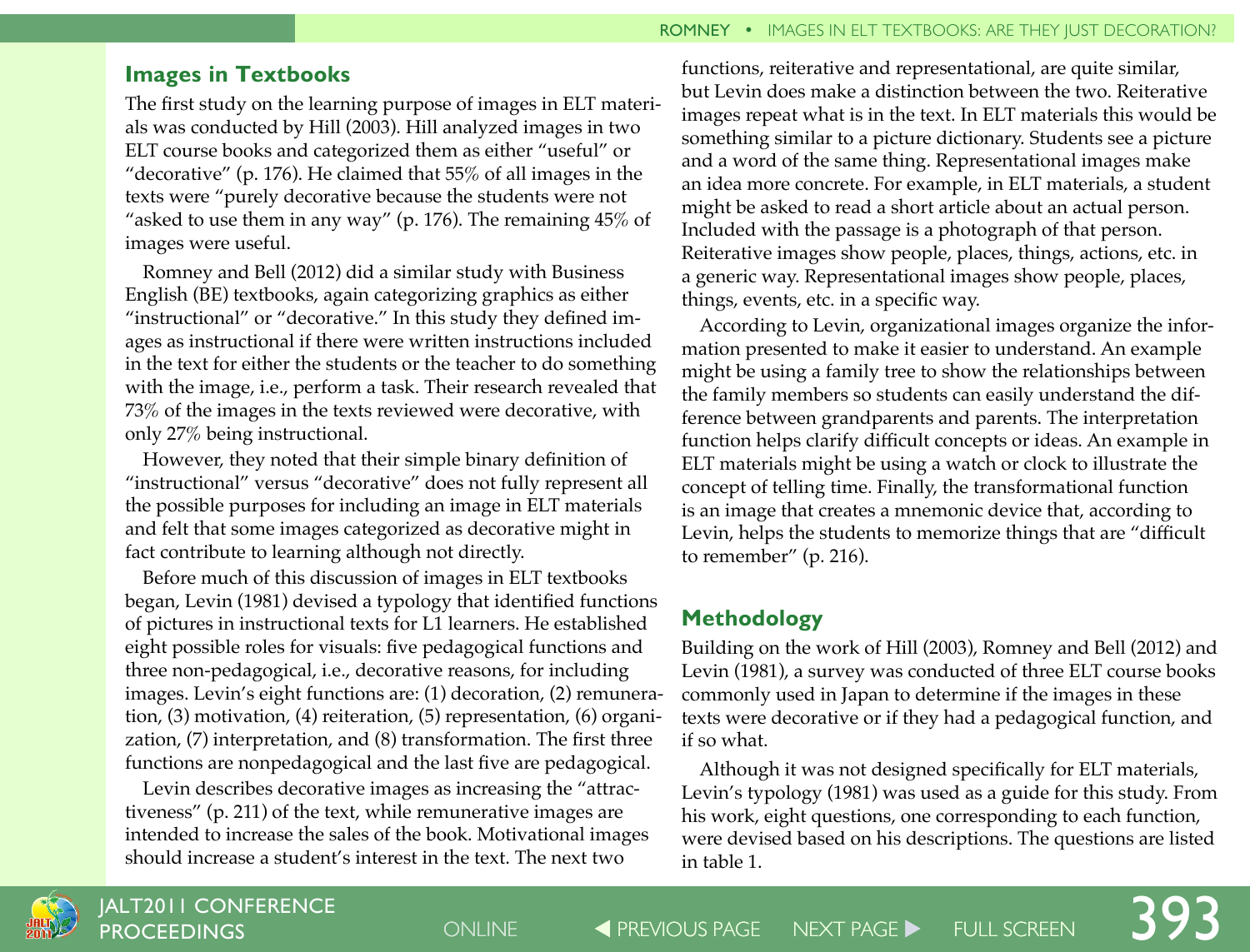| Function |                  | Ouestion                                                               |  |
|----------|------------------|------------------------------------------------------------------------|--|
| 1.       | Decoration       | Does the image increase the visual appeal?                             |  |
| 2.       | Remuneration     | Does the image increase the sales of the text?                         |  |
| 3.       | Motivation       | Does the image increase interest in the mate-<br>rial?                 |  |
| 4.       | Reiteration      | Does the image repeat the text material?                               |  |
| 5.       | Representational | Does the image make the text material more<br>concrete?                |  |
| 6.       | Organization     | Does the image provide an organizational<br>framework?                 |  |
| 7.       | Interpretation   | Does the image clarify difficult to under-<br>stand concepts or ideas? |  |
| 8.       | Transformation   | Does the image mnemonically illustrate the<br>material?                |  |

# Table 1. Functions and Questions

These questions were then applied to the images in three ELT course books commonly used in Japan. (See Appendix A for a list of titles.) If the answer to the question, based on the context, task, theme, etc. of the material in which the image was found, was *yes*, then it was determined that served that function.

The analysis was conducted by looking at the image and asking questions 4 through 8 as listed in table 1 in numerical order. The *yes* or *no* answer was recorded in a spreadsheet. All of the five questions were asked of each image and all answers were recorded. It was possible that a single image could serve more than one function, although this was a rare finding. The images in the surveyed textbooks were systematically analyzed, one by one, page by page, starting with the top-left corner moving to the bottom right corner.

# *Questions Excluded From the Survey*

Ideally all eight questions would have been used to analyze the images, but this was not possible. For example, question number two, "Does the image increase the sales of the text?" is not a question that could be answered by looking at the image in the context of the text and how it related to the teaching/learning activities. It is a question that can only be answered by the text's publisher, if at all. Therefore, this study did not use the question related to the remunerative function.

The question relating to the motivation function was also not used. Levin (1981), while including motivation as a possible function for an image in teaching materials, did not feel that the data supporting this assertion was conclusive and, in later revisions to his typology, he dropped the motivation function altogether (Levin, Anglin, & Carney, 1987).

However, motivation, or engagement, is often attributed as a reason for using images in language teaching (Wright, 1989; Keddie, 2009; Maley, 2009). Nevertheless, as with the question relating to remuneration, it is not answerable by simply looking at the image in context. The image might increase interest for some users, but for others it might not. It is not possible to determine this from the image and/or text itself. The users of the text would have to be surveyed.

Even if an image were not necessarily motivating, it may have been included in the text by the graphic designer/author/ publisher because he or she hoped that it would increase the student's interest in the material. Again, determining the intentions of the materials' creators would require surveying them, not the text, and it is beyond the scope of this study to guess at the intentions of the materials' creators.

The question relating to the decorative function was not excluded but neither was it directly applied to an image. To some extent, all images used in teaching materials are decorative

394

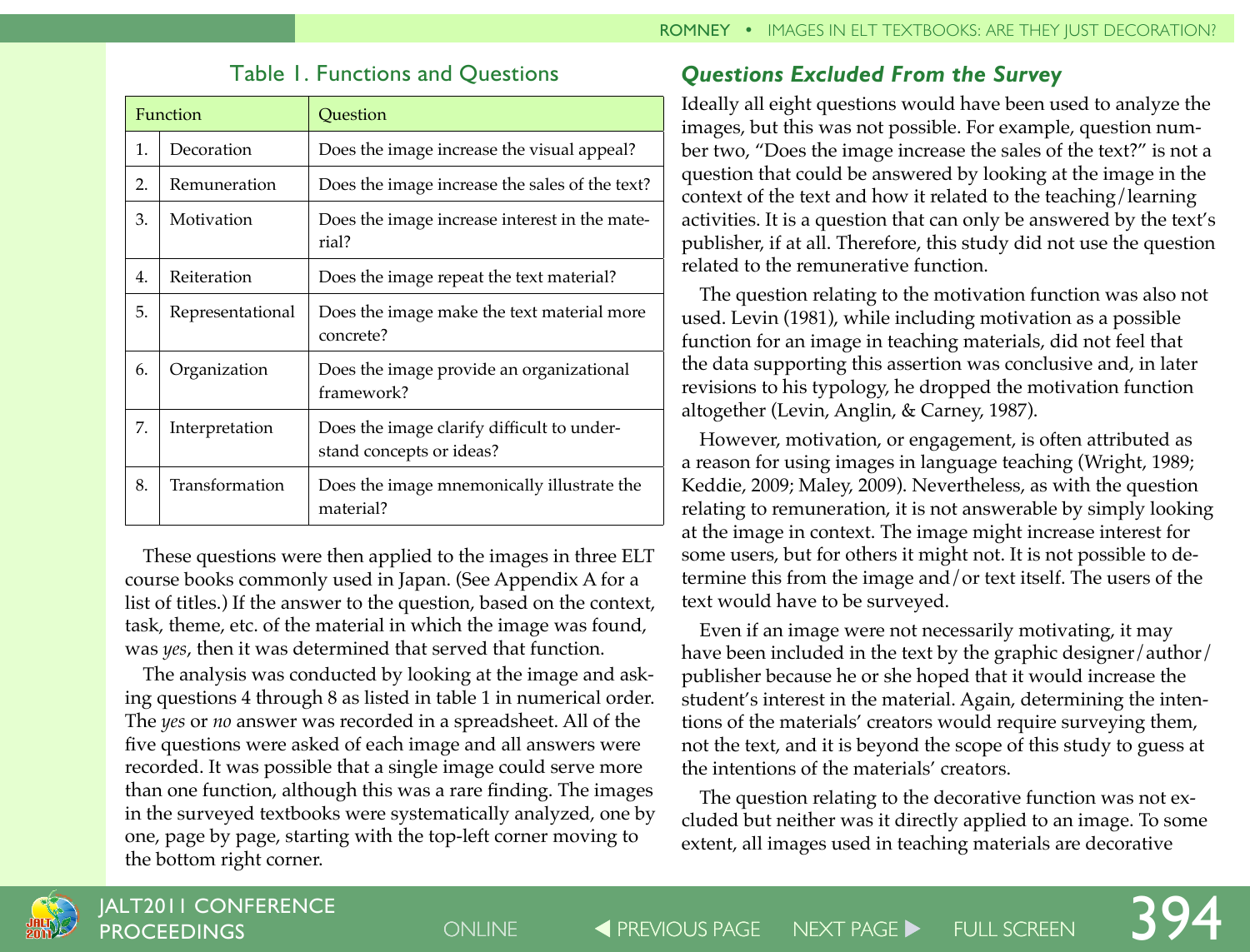(Misanchuck, 1992) and therefore the answer to this question would be *yes* for all images analyzed. Levin felt that the first three functions--decoration, remuneration and motivation--had no educational value but the last five--reiteration, representation, organization, interpretation and transformation--did have a learning function. This study was seeking to separate images whose sole function was decoration from those with an additional learning function. Therefore, questions 4 through 8 were asked of each image in the course book and if the answer was *no* to all five questions, than the conclusion was that the images did not have a learning function and served only a decorative function.

#### *Items Excluded From the Survey*

Winn (1987) made a distinction between pictorial representations, including photographs, illustrations, etc. and figural representations which are image like items but they contain text, for example pie charts, line graphs, etc. This study was concerned with images, as defined by Winn (1987), i.e., pictorial representations. The study did not analyze graphics that are primarily text, i.e., figural representations.

Furthermore, icons were excluded from the survey. Misanchuck (1992) does not consider icons to be part of the content of the text; instead they are part of the access structure of the text (Waller, 1982). Using Misanchuck's (1992) idea that icons are "sign-posts indicating the location of certain materials" (p. 115), any image that was repeated through out the book used to indicate a type of activity was excluded. Common icon examples include an image of a CD to indicate a listening activity, an image of a light bulb to indicate that students should use their own information, and an image of a pen to indicate a writing activity.

# **Results**

The three texts surveyed for this study included a total of 1,640 non-icon, pictorial representational images. Of these images, the majority, 1,337 images or 82%, served at least one of Levin's (1981) learning functions, with 308, or 18%, having only a decorative function. The most common function identified was number five, representational, with 764 images, or 47%, fulfilling this function. The least common functions were number six and seven, organizational and interpretation, with 100 and 101 images respectively, or approximately 6% each. No transformational images were found. Table 2 shows a detailed breakdown of the findings and examples.

# Table 2. Functions, Image Counts, and Examples

| Function       | Images   | Percent | Example                                                                                                  |
|----------------|----------|---------|----------------------------------------------------------------------------------------------------------|
| Decoration     | 308      | 18%     | Pictures of smiling people along<br>the page header (Helgesen, Brown<br>and Wiltshier, 2010, p. 8)       |
| Reiteration    | 372      | 23%     | Pictures of everyday items with<br>English names below (Richards,<br>2005, p. 8                          |
| Representation | 764      | 47%     | Picture of Leonardo DiCaprio<br>alongside a passage about him<br>(Wilson, 2007, p. 8)                    |
| Organization   | 100      | 6%      | The food pyramid (Richards, 2005,<br>p.58                                                                |
| Interpretation | 101      | 6%      | Map-like diagram showing the re-<br>lationships of buildings, e.g., "next<br>to" (Richards, 2005, p. 88) |
| Transformation | $\Omega$ | $0\%$   | None                                                                                                     |
| Total          | 1,640    | $100\%$ |                                                                                                          |

395

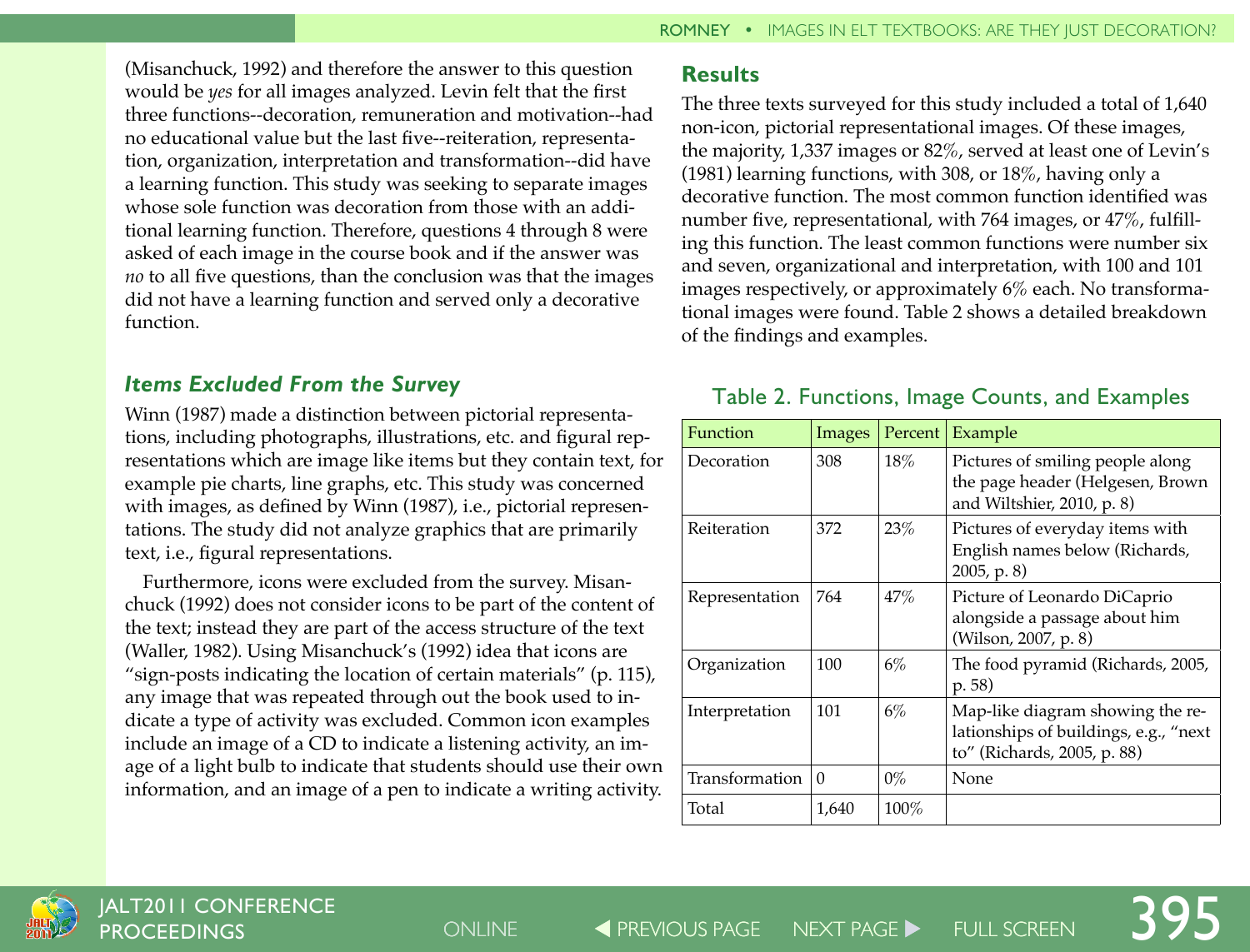#### **Discussion**

The study was unable to find any images for the transformational function. Levin envisioned this function as images being used as mnemonic devices to help students remember difficult material. At first glance, this seems to be something that would be attractive to second/foreign language educators, but as Clark and Lyons (2011) point out, mnemonic devices are limited in their usefulness by their "cultural or linguistic specificity" (p. 18). As global ELT publishers are creating course books for use around the world by students with varying first languages and cultures (Bell and Gower, 1998), images to be used as mnemonic devices may be impossible to create.

The majority of images in this study were found to have a representational function (47%). Levin (1981) defines this function as images that make the content of the text more concrete. A good example can be found on page 16 of *Interchange Intro* (Richards, 2005). Here the students are practicing three short, scripted conversations about the hometowns of three fictional characters in the text. Included with the scripts are three pictures of places mentioned in the dialogues: Kyoto, Japan, London and Lima, Peru. These images make the scripted conversations more concrete by showing the students the actual places the characters are from and therefore fulfill the representational function.

Another example can be found on page 60 of *Smart Choice 1* (Wilson, 2007). Here the students are reading about visiting Rome. Included with the passage are three images of locations mentioned in the text: the Coliseum, the Vatican and the Forum. Again, these images make the reading passage more concrete by showing the students the actual places mentioned. Like the images in *Interchange Intro* (Richards, 2005), these images are identified as serving the representational function. However, unlike the images in *Interchange Intro* (Richards, 2005) the students are asked to first look at the images and discuss what they know, if anything, about the places.

This difference of having instructions or not is significant for Hill (2003) and Romney and Bell (2012), but not for this study. In the case of the images on page 16 of *Interchange Intro* (Richards, 2005), the students are not instructed to do anything with the images, not even look at them. Thus, according to the criteria used by both Hill (2003) and Romney and Bell (2012) these images would be classified as decorative. In the *Smart Choice 1* example, the students are given a task to perform and therefore would be classified by both Hill (2003) and Romney and Bell (2012) as useful. However, according to Levin (1981), both examples serve the representational learning function. He does not make the distinction of active, having instructions, or passive, not having instructions.

The current study, following Levin (1981), did not make the distinction between active and passive. If the current study had made this distinction, then it is possible that a large number of images classified as having a learning function would have instead been classified as decorative, i.e., not having a learning function, and the results would be similar to the previous studies of Hill (2003) and Romney and Bell (2012).

#### **Conclusion**

Contrary to the previous work of Hill (2003) and Romney and Bell (2012), 82% of the images in the course books surveyed in this study fulfilled at least one of the learning functions proposed by Levin (1981) and therefore are more than just decorative, at least passively.

However, just because the image fulfills one of Levin's (1981) functions does not mean that it will contribute to learning. Morrison, Ross and Kemp (2006) discuss this issue and note that merely including an image does not mean that the students will even look at it. Similarly, Sless (1981) felt that students would treat any image in the text as decorative, regardless of its func-

396



ONLINE **THE PREVIOUS PAGE THE PAGE THAT PAGE ARE PAGE AT A PREDICT ON LINE SCREEN**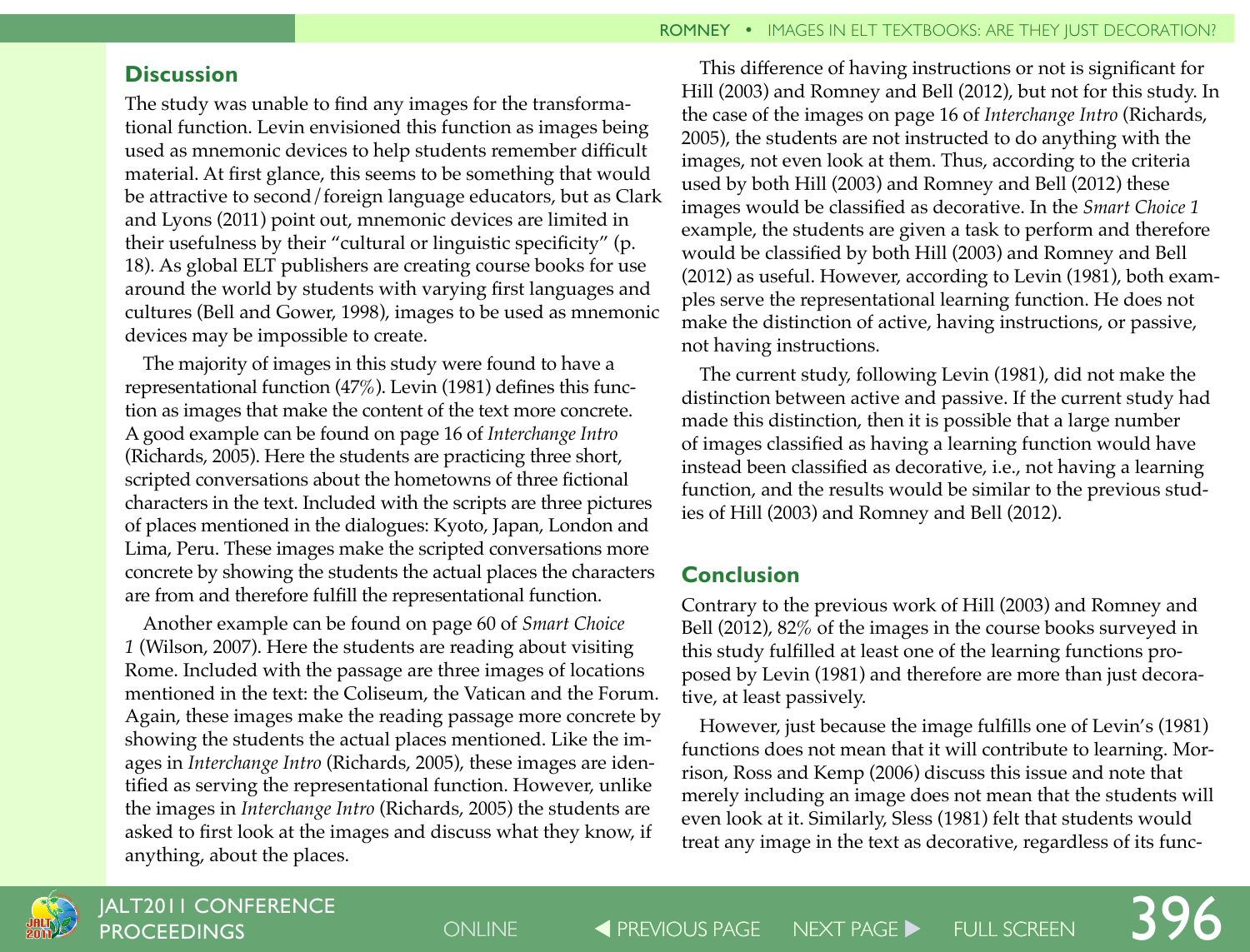tion, unless told otherwise. These passive functions can be "activated" simply by the teacher drawing the student's attention to these images or, better yet, by preparing tasks for students to complete using the images. Either way, it is up to the instructor to make sure that students notice the image in order to activate its learning function.

It is beyond the scope of this paper to discuss all of the possible ways that an instructor can call the student's attention to an image or how to create an activity/task that uses an image. A wide-ranging list of teaching ideas for educators can be found in Keddie (2009), Goldstein (2008) and Wright (1989).

Finally, while this study does seem to suggest that the majority of images in course books have, at least potentially, more than a merely decorative function, it also brings forward a number of other questions. A more accurate accounting of the reason for using an image in an ELT course book cannot be done by reviewing the text, but by asking those involved in the creation of the text, i.e., the author(s), the editor(s) and the designer(s), layout artist(s) and typographer(s). Furthermore, how a text is intended to be used and how it is actually used by instructors and students can be different. Addressing this issue would require surveying students and teachers and/or observing how the texts are being used in class. Research using these methods is needed to more completely understand the role that images play in ELT materials.

# **Bio Data**

**Cameron Romney** first came to Japan in 1998 and has taught in a number of educational contexts since then. He holds an MA in Applied Linguistics (CU Denver) and his main area of research is visual communication and L2 learners. In 2011 he was a senior adjunct lecturer in the Center for Foreign Language Education at Momoyama Gakuin University in Osaka, Japan.

#### **References**

- Bell, J., & Gower, R. (1998). Writing course materials for the world: A great compromise. In B. Tomlinson (Ed.), *Materials development in language teaching* (pp. 116-129). Cambridge: Cambridge University Press.
- Byrd, P. (2001). Textbooks: Evaluation for selection and analysis for implementation. In M. Celce-Murcia (Ed.) *Teaching English a Second of Foreign Language* (pp. 403-414) (3rd ed.). Boston, MA: Heinle & Heinle/ Thompson Learning.
- Goldstein, B. (2008). *Working with images*. Cambridge: Cambridge University Press.
- Hill, D. A. (2003). The visual element in in EFL course books. In B. Tomlinson (Ed.), *Developing materials for language teaching* (pp. 174-182). London: Continuum.
- Helgesen, M., Brown, S., & Wiltshier, J. (2010). *English firsthand 2* (2nd ed.). Hong Kong: Pearson-Longman Asia ELT.
- Keddie, J. (2009). *Images*. Oxford: Oxford University Press.
- Levin, J. R. (1981). On functions of pictures in prose. In. F. J. Pirozzolo & M. C. Wittrock (Eds.), *Neuropsychological and cognitive processes in reading* (pp. 203-228). New York: Academic Press.
- Levin, J. R., Anglin, G. J., & Carney R. N. (1987). On empirically validating functions of pictures in prose. In D. M. Willows & H. A. Houghton (Eds.) *The psychology of illustration, volume 1: Basic research* (pp. 51-85). New York: Springer-Verlag.
- Maley, A. (2009). Foreword. In J. Keddie, *Images* (p. 3). Oxford: Oxford University Press.
- Misanchuk, E. R. (1992). *Preparing instructional text: Document design using desktop publishing*. Englewood Cliffs, NJ: Educational Technology Publications.
- Morrison, G. R., Ross, S. M., & Kemp J. E. (2006). *Designing effective instruction*. Hoboken, NJ: Wiley & Sons.
- Prowse, P. (1998). How writers write: Testimony from authors. In B. Tomlinson (Ed.), *Materials development in language teaching* (pp. 130- 145). Cambridge: Cambridge University Press.